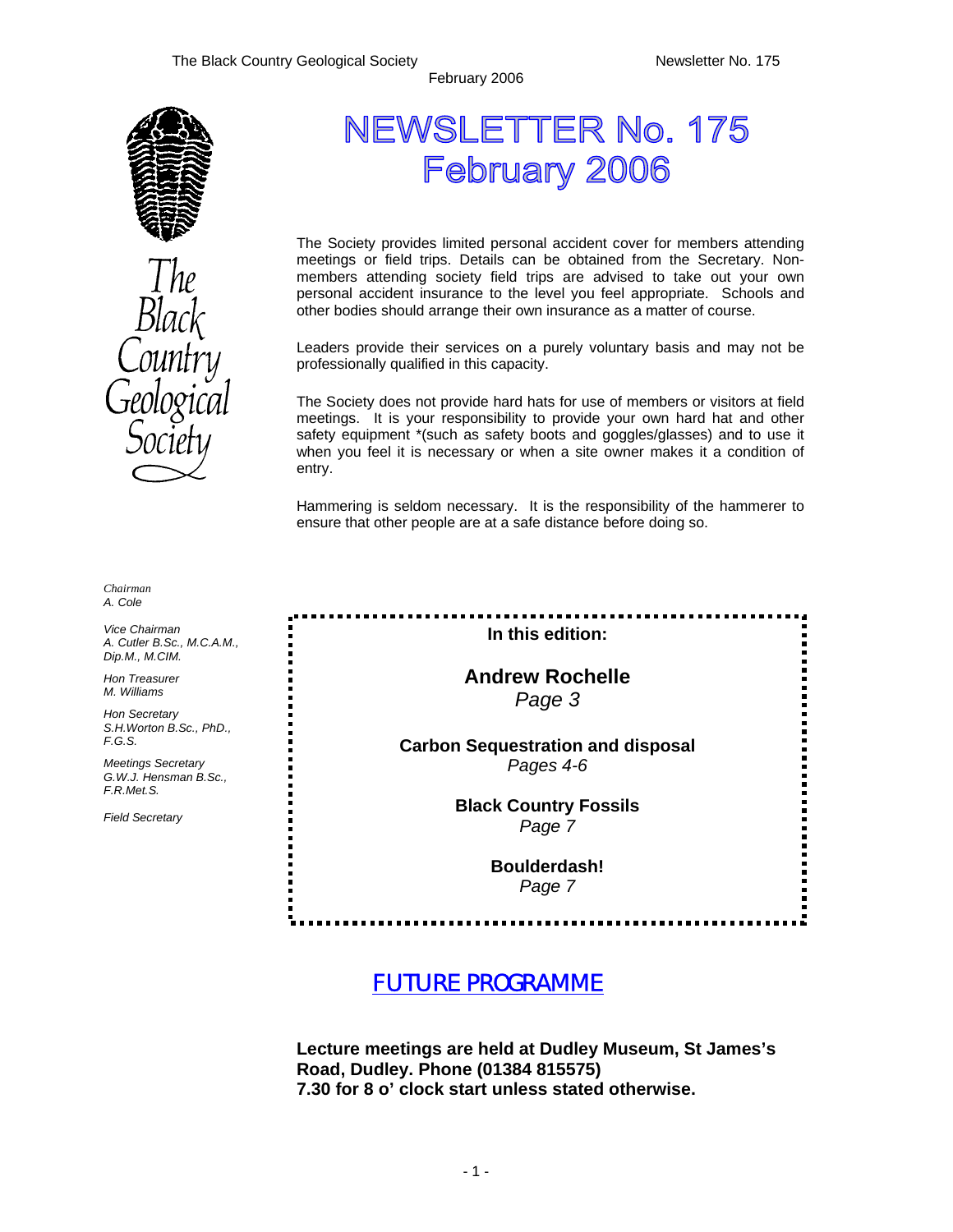**SATURDAY 18TH MARCH 2006** *(Field visit)*  **Alan Cutler: Barrow Hill and the Dudley Volcano**  Meet at the Vicarage Lane Car Park, **10.30 am.** 

#### **MONDAY 27TH MARCH 2006** *(Indoor Meeting and Society AGM)*  **Annual General Meeting followed by a lecture from Peter Floyd, University of Keele:**

#### **"The K/T Boundary Mass Extinction Event"**

The Agenda for the AGM appears at the end of this Newsletter. The AGM will **start at 7.30 pm.**

The K/T Boundary Event has been a topic for discussion amongst geologists for some time now, with various alternative theories as to the mechanisms that could have led to it. We are indebted to Peter for coming to talk to us on the subject.

#### **MONDAY 24TH APRIL 2006** *(Indoor Meeting)*  **Debate/Forum/Conversazione**

#### **"Evolution or Creationism/Intelligent Design – are they equivalent?"**

#### **SUNDAY 14th MAY 2006** *(Field visit)*  **Martin Albut and Mike Williams: The Builth Wells Inlier**

This replaces the periglacial visit that Andrew was to have led in May. Details of times and starting point will be available at the AGM and published in the April Newsletter.

#### **SATURDAY 24th JUNE 2006** *(Field visit)*

#### **Mike Williams: Possible coach trip to Big Pit, Blaenavon.**

Big Pit stands on the eastern rim of the South Wales Coalfield, where coal outcrops on the hillsides. Iron Ore and limestone were also found here so it was natural for an ironworks to be founded at Blaenavon. The Ironworks were established in 1789 and the remains are now open for visitors and Blaenavon has been declared a World Heritage Site. It is now part of the National Mining Museum of Wales.

In order that our annual coach trip might go ahead, we need a minimum of 33 people to make the day viable. The cost will be in the region of  $E7$  per head. The entrance to the museum is free but we are not yet sure of arrangements of a possible underground visit. It is also planned for the coach to pick up people in Wolverhampton, Walsall, Birmingham outskirts, Dudley and Stourbridge. It is important that Mike gets expressions of interest by the AGM on March 27<sup>th</sup> **or sooner if possible.** There is a slip at the end of this Newsletter that you are invited to use to inform Mike of your interest.

#### **SATURDAY – SUNDAY 16TH – 17TH SEPTEMBER 2006**

#### **DUDLEY ROCK AND FOSSIL FAIR**

This will follow the format of previous Rock and Fossil Fairs organised by Dudley. The society has booked the stall by the entrance as usual, and there will be opportunities for members to help in various ways during the event. More detailed information will appear in later newsletters.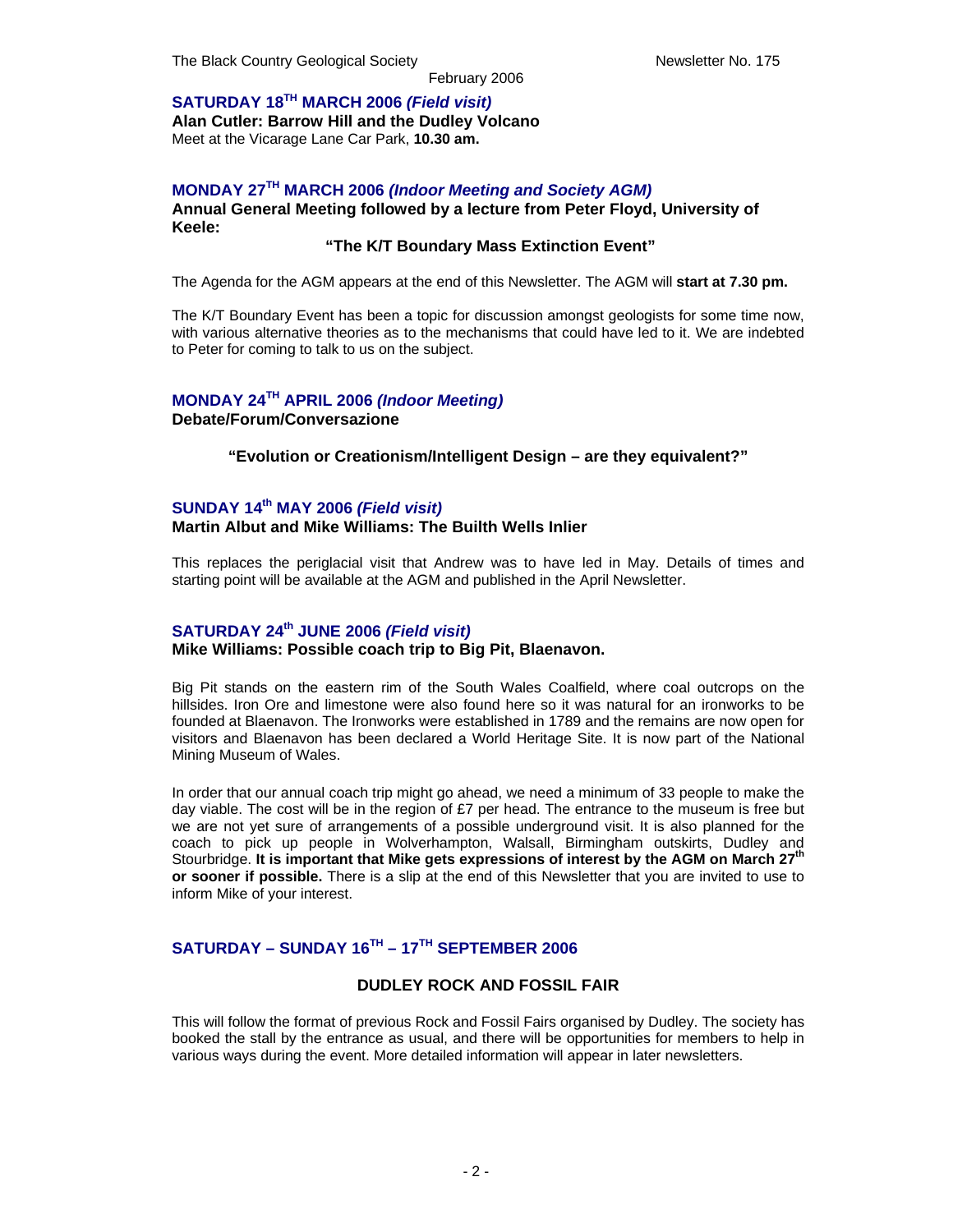

#### **ANDREW ROCHELLE; an obituary and appreciation.**

It was with deep sadness that we heard of the sudden death of Andrew Rochelle, our Field Meetings' Secretary, early last month at the comparatively early age of 64. Andrew was a dedicated, innovative and energetic member of the B.C.G.S. Committee. He organised numerous field trips for society members, with special emphasis on the geomorphology of the glaciated Shropshire landscape which was his special interest. I shall miss the sometimes vigorous debates we had about the interpretation of glacial features - always dealt with patiently and courteously. Indeed after his retirement from the Ordnance Survey Department, he took his Masters Degree in Geomorphology at Wolverhampton University.

He had incredible luck with the weather on Field Trips, invariably having fine conditions to which many members can testify. Of course this was just luck, but as his professional work took him out of doors for much of the time, he is likely to have developed an intuitive feel for atmospheric conditions for the short term. How he could forecast six months ahead must remain a mystery!

Andrew loved landscape, and took an obvious delight in investigating and appreciating as many aspects of it as possible. His recent trips to St. Kilda and the Monach Islands, Hebrides, Switzerland in winter, Newfoundland and earlier Svalbard/Spitzbergen, revealed his fondness for travel to fascinating and often extreme environments. Above all his enthusiasm was so evident that it inspired all those around him to greater efforts and emphasized the immense fascination and importance of geology to us all.

Since his untimely death, we have discovered that Andrew was a man of many parts, having many interests, all characterised by a desire to make a contribution to society. He participated in Meals on Wheels for the elderly, for example, and he also helped with the education of prisoners in jail whom he euphemistically called "Very naughty boys"!

Andrew's wife died a few years ago. He leaves behind a son and daughter. His funeral took place in Wellington Methodist Church, and Telford Crematorium in an informal manner - which was his wish, and was attended by many of our members. We knew him as a "big" man, and he has left an ache in our hearts. I will miss him very much.

Gordon Hensman

The Society will be making a donation to Andrew's favourite charity, and members wishing to make a contribution should give/send it to *Mike Williams* by the AGM. The donation will be made immediately after the AGM.

*Bob Bucki* has kindly offered to temporarily step in as our Field Secretary.

### *MEETINGS REPORTS*

Monday 28<sup>th</sup> November 2005

#### **MEMBERS' EVENING**

The elements and Dudley Council gritting dept. conspired to ruin this evening – but they did not entirely succeed! I must, of course, defer to our noble Field Meeting Secretary in the matter of weather divination. The weather on the  $28<sup>th</sup>$  could hardly have been worse. A belt of heavy snow stretching back north-eastwards into the centre of the North Sea, delivered 8.5cm of snow between about 12.30pm and 4.30pm. The inevitable result was a traffic gridlock which the council, by coincidence, had promised would never happen again, in the local paper that very day! The meeting was scheduled to start an hour earlier at 7.0pm and I had to be there at 6pm to receive our buffet. However, caught in the traffic my normally 5 minute journey took 1h 45mins. Arriving at 7.10 I found that the buffet had amazingly arrived on time. Congratulations to Jenny's Kitchen. We eventually had 17 members, trickling in at various times all with horror stories of travelling in the Black Country. My thanks to all who so stoically attended.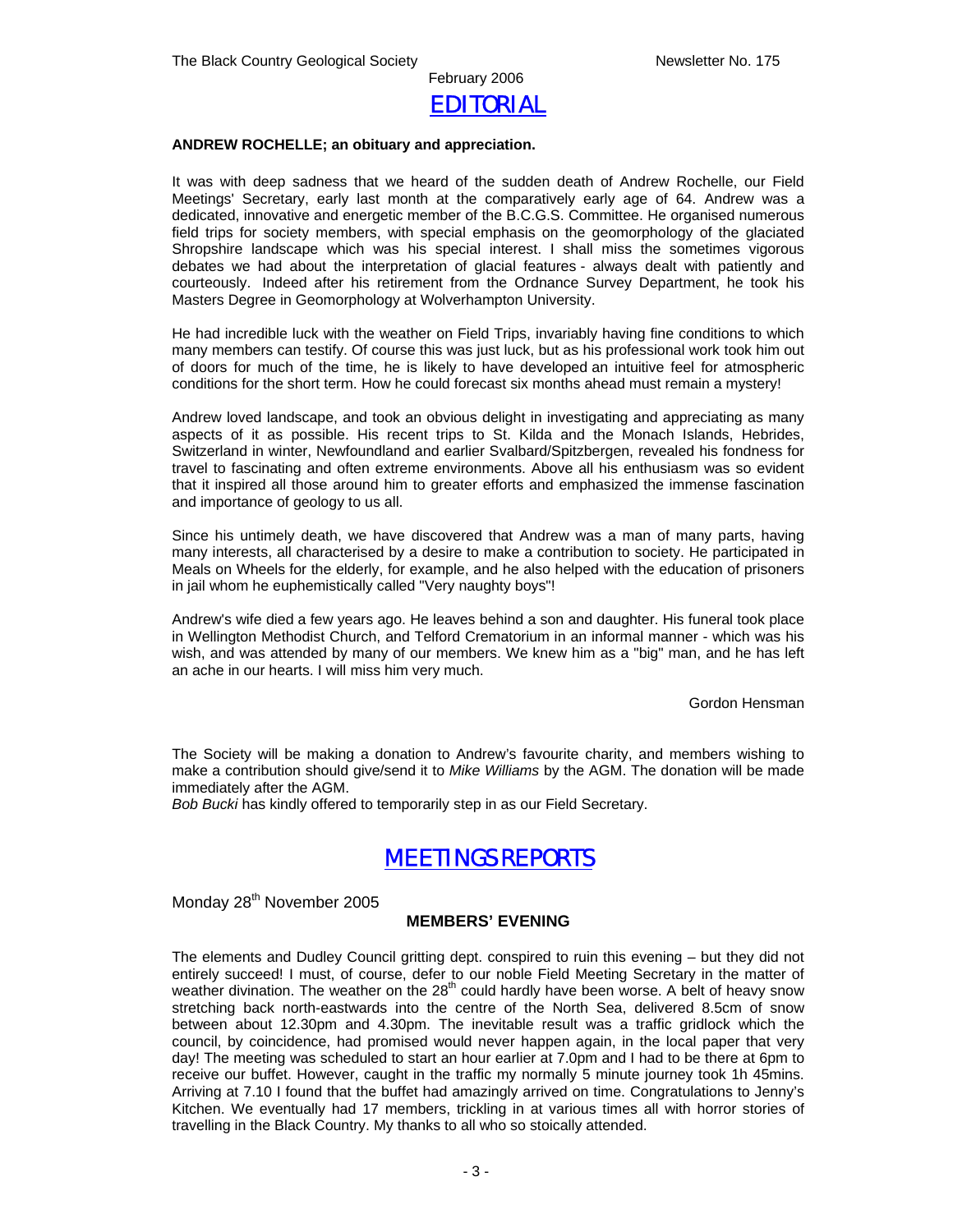Despite all this we had some fascinating talks. *ANDREW ROCHELLE* described his trip to the volcanic St Kilda islands, the Monachs and Shiant Isles. St Kilda was inhabited until the 1930's when it was evacuated and repopulated in the 1950's by the RAF to develop a Radar station to track missiles amongst other things. This was the next station on from Tiree where yours truly was based. Their buildings now form a bit of a blot on the most beautiful landscapes on earth. However, we were reliably informed that St Kilda is home to the cheapest "booze" in the British Isles, as well as Troglodites troglodytes – the St Kilda Wren!

St Kilda is the largest of a remote group of islands all of which are Tertiary igneous rocks about 50 miles west of the Outer Hebrides. They date from the commencement of seafloor spreading, when the Atlantic started to form some 63ma. They are composed of eucrite, gabbros and dolerites. The north-east parts of St. Kilda – Conachair and Oiseval – are intrusive granophyre against basic gabbros to the west. The whole group lie near the periphery of a plutonic complex some 6 miles across, the central portion of which is no longer observable but may well have been centred midway between St Kilda and Boreray, 4 miles to the north-east.

The Monachs are located just west of North Uist and are very low lying, with fabulous white sand beaches. They are very likely to be submerged if sea levels continue to rise. In common with the rest of the Outer Hebrides, they have already suffered subsidence whilst the rest of Scotland rose up isostatically, when the ice sheet melted. The Shiants, about 5-6 miles south-east of Harris in the Minch, contain some of the best examples of columnar jointing in basalt, and rival the better known Fingal's Cave and the Giant's Causeway.

Andrew also reviewed the past year's field trips. They were all fascinating but space constraints only permit the following:

- 19<sup>th</sup> March. Glacial features around Cosford. As usual the weather was brilliant.
- $7<sup>th</sup>$  May. National Stone Museum near Cromford, Derbyshire, and Matlock Museum and mines.
- 22-23<sup>rd</sup> May. Parys Mount Mine, Anglesey. Led by Bob Duncan who kindly arranged for us to stop in West Bromwich Mountaineering Club Hut in Plas Gwynant.
- 18<sup>th</sup> June. River Stour longitudinal traverse from St. Kenelms Church to Cradley Forge.
- 16<sup>th</sup> July. Joint Meeting field day with Woolhope Group, to Wren's Nest and Dudley Canal Tunnels.
- $17<sup>th</sup>$  September. North Wales Snowdonia, Slate Museum and Pump Storage HEP Power Station, Llanberis.
- 1<sup>ST</sup> October River Stour Part 2. Cradley Forge to Stourport. During this we found that the cast iron plaque commemorating the importance of the site and links to Dud Dudley was still at the bottom of the Mousesweet Brook – as it was last June when I informed Dudley Council. It now resides in my garden until the Council see fit to restore it.

Gordon Hensman

Monday 6<sup>th</sup> February 2006

#### **CARBON SEQUESTRATION AND DISPOSAL. Dr Christopher Rochelle of the B.G.S., Keyworth, Nottingham.**

*We have had two excellent reports on this meeting, and make no apologies for printing both of them.* 

We were very fortunate to have Dr. Christopher Rochelle from the Geological Survey to speak to us for the 4th time in the last few years, on a topic which is directly related to what both the Prime Minister and Chief Government Scientist have declared the most serious problem facing the country - anthropogenic forcing of global warming of the lower atmosphere by the emissions of greenhouse gases and consequent climate change.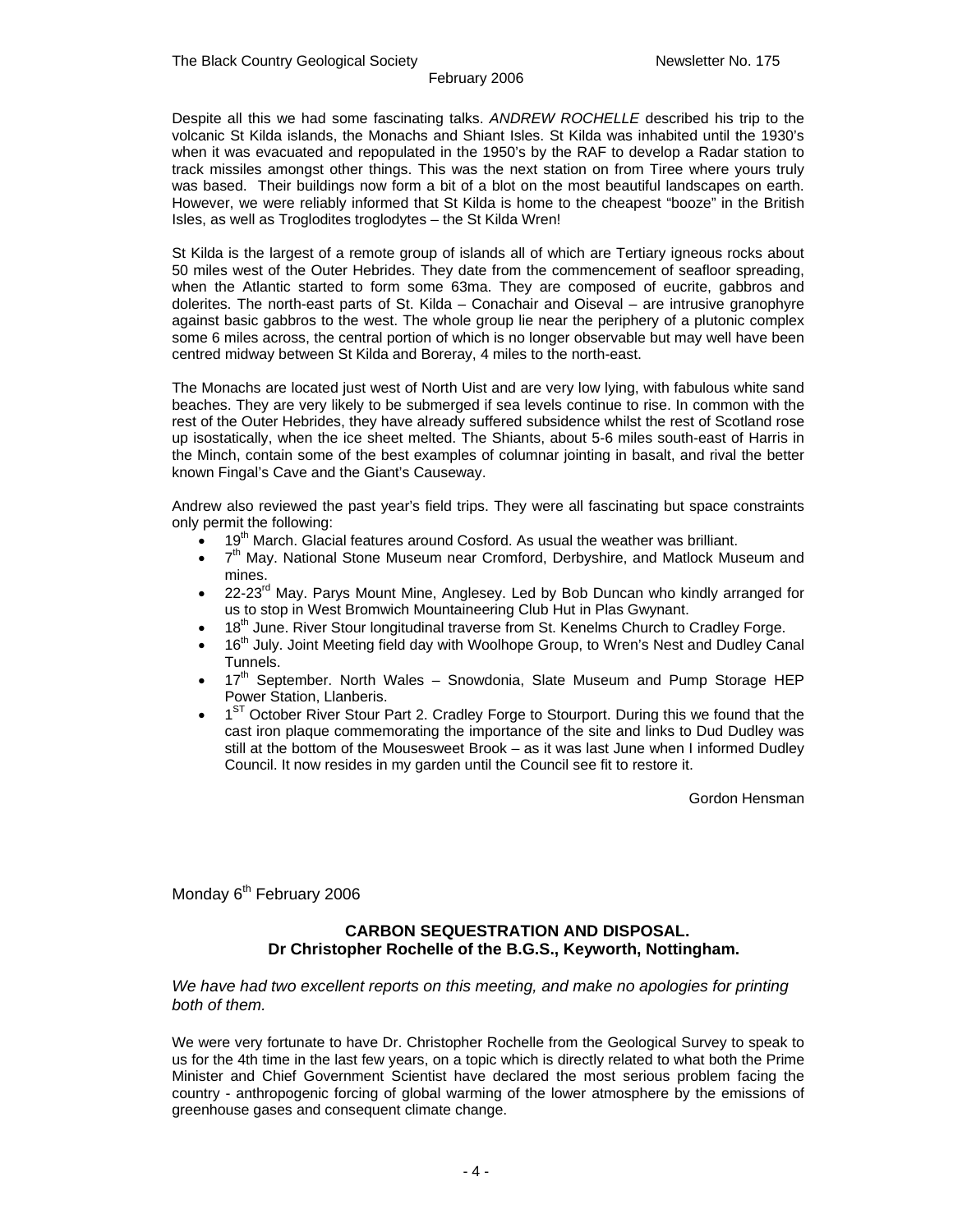Dr. Rochelle presented us with graphs showing the relationship between atmospheric  $CO<sub>2</sub>$  and lower atmosphere temperature. They illustrated how these two variables rose and fell together. More apparent were the graphs for the last few hundred years which showed a dramatic increase in  $CO<sub>2</sub>$  and temperature. The  $CO<sub>2</sub>$  levels are derived from air bubbles trapped in the ice of Antarctica and Greenland when that particular layer of ice was laid down - maybe hundreds of thousands of years ago.

Deep oceanic cores of sediment also reveal the  $CO<sub>2</sub>$  content within the minute shells of microscopic shelled creatures such as foraminifera and diatoms. Such a positive correlation between two variables is proof positive of the direct relationship between  $CO<sub>2</sub>$  in the air and air temperatures.

Dr. Rochelle explained how work has been going on for some years now, to prevent the release of  $CO<sub>2</sub>$  from oil wells into the atmosphere, by capturing it and pumping it down into spent oil wells, which rejuvenates the well by pushing up more oil which would otherwise be lost. At a certain critical depth - about 800m - the  $CO<sub>2</sub>$  gas becomes indistinguishable from liquid  $CO<sub>2</sub>$ , and becomes locked up in the strata. This carbon capture is one of the ways we can mitigate the effects of global warming.

Newer and more efficient methods of power generation can produce a carbon saving of about 20%, and the use of low carbon fuels about 10%. However, carbon capture and disposal underground has a potential of 80%. In the USA, the Great Plains Synfuel Plant in North Dakota sends  $CO<sub>2</sub>$  330kms by pipeline to the Weyburn Oilfield in Canada to be pumped into oil wells which store the gas and push out more oil. BP are stripping the  $CO<sub>2</sub>$  from natural gas and reinjecting it into the Saharan Gasfields at In Salah. The Norwegian StatOil is injecting some 1 million tonnes of  $CO<sub>2</sub>$  each year into the Sleipner Oilfield in the North Sea. Great Britain has an abundance of underground storage areas under the North Sea in depleted oilfields and deep saline aquifers.

Dr. Rochelle later sent us some extra information about the House of Commons Science and Technology Committee report on "Meeting UK Energy and Climate Needs," It is generally in favour of adopting  $CO<sub>2</sub>$  storage. Copies of this report can be downloaded from the web via the following link: http.//www.publications.parliament.uk/pa/cm/cmsctech.htm

We were especially grateful to Christopher for talking to us so soon after the untimely and deeply sad death of his father in early January.

Gordon Hensman

Andrew's son Chris kindly gave this lecture to us on  $6<sup>th</sup>$  February. This was an updated version of the lecture he gave in October 2001.

#### **Climate Change background**

.  $CO<sub>2</sub>$  occurs naturally in the atmosphere, and is a greenhouse gas which keeps the planet warm. Until the emergence of forest clearance and agriculture 10,000 years ago, atmospheric  $CO<sub>2</sub>$ levels correlated well with the cyclic occurrence of Ice-Ages during the Quaternary. However since the Industrial Revolution human emissions of  $CO<sub>2</sub>$  have soared. As  $CO<sub>2</sub>$  is relatively unreactive it remains a long time in the atmosphere, and the amount in the atmosphere has risen by 40% since 1850 causing global temperatures to rise one degree. This may not sound much, until you realise that a 2 degree rise is enough to start the irreversible melting of the Greenland ice sheet, raising sea level by 6.5 metres-- bye-bye most of Holland and Bangladesh, and quite a bit of South East England. If we were to continue on present trends and burn all available fossil fuels, a huge rise in sea level would mean that most of the world's major cities and large areas of the best agricultural land would have to be abandoned. This is in addition to the effects which we are already starting to see such as changing weather patterns, increased storms and drought, and acidification of the seas.

So we need to reduce  $CO<sub>2</sub>$  emissions drastically.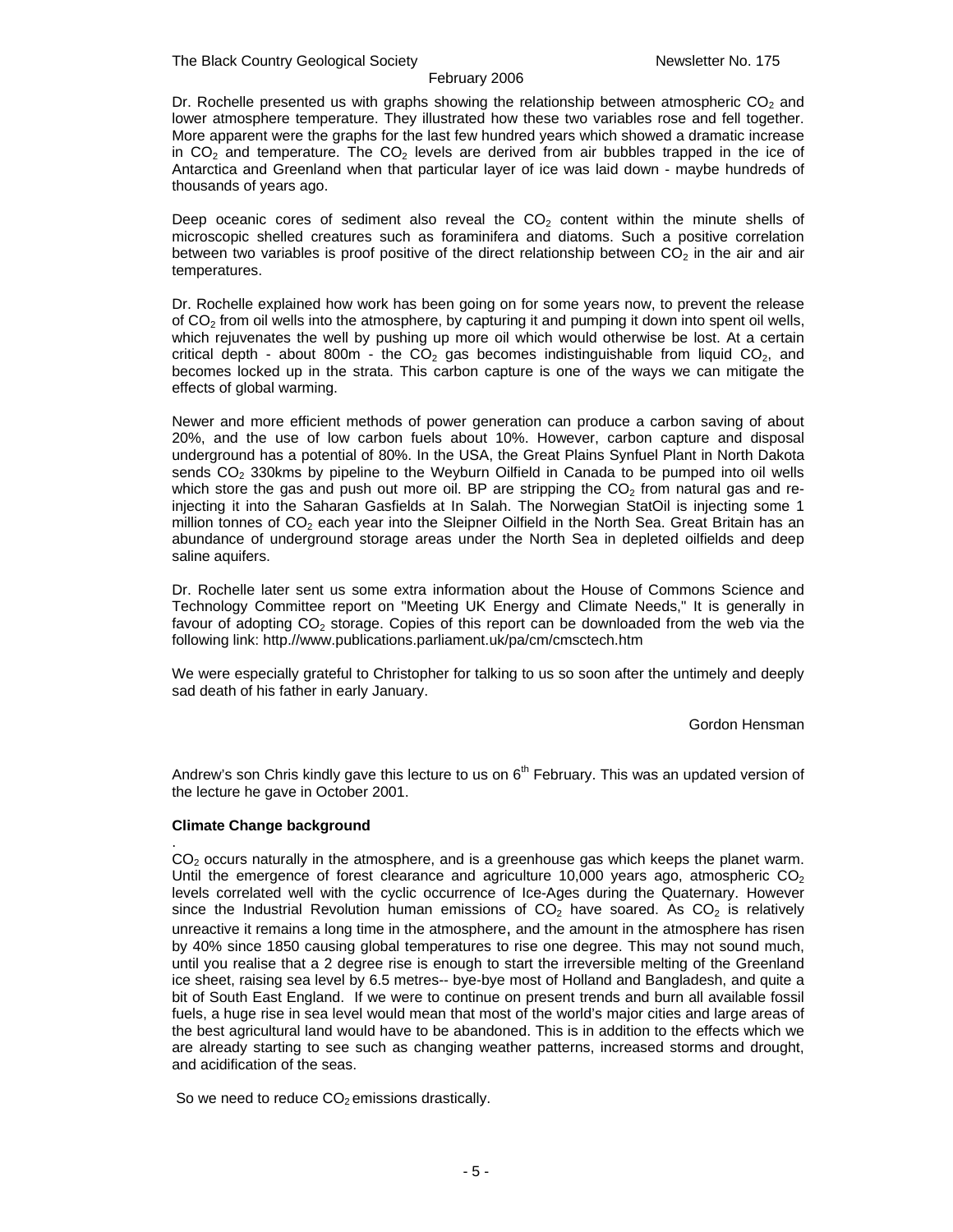The Black Country Geological Society Newsletter No. 175

#### February 2006

#### **Strategies for stabilising atmospheric CO2 levels at a safe level**

To have a good chance of avoiding the Greenland ice sheet melting, atmospheric  $CO<sub>2</sub>$ concentration needs to stabilise at a level not far above today's level. The scale of emission reduction required to achieve this is very large: in the order of a 70% cut in world emissions. This would most likely involve a 90% cut in emissions by the developed world while limiting the developing countries to very modest growth in emissions per head, so that by 2050 each country has the same allowed quota of emissions per head.

#### *1. Burn less fossil fuel*

The obvious way to reduce emissions is to burn less fossil fuel by:

a) Cut our energy use radically. More efficient use of energy has a major part to play, but will not be nearly enough on its own.

b) Substitute renewable for fossil energy. However the most plentiful forms of renewable energy, notably wind and solar, are intermittent,

c) Substitute nuclear energy for fossil energy. However nuclear has an unsolved waste problem, as well as a cost problem, particularly with decommissioning.

Even using all three of the above will not produce the required cuts in  $CO<sub>2</sub>$  emissions unless we also substantially curtail our way of life.

#### 2. Capture the CO<sub>2</sub> emitted when burning fossil fuel

There is however a further option which is to continue to burn substantial amounts of fossil fuels, but prevent the resulting  $CO<sub>2</sub>$  from reaching the atmosphere.

There are three types of storage possible:

a) Use biomass such as trees to soak it up, but too much  $CO<sub>2</sub>$ , not enough land for additional trees.

b) Store  $CO<sub>2</sub>$  on top of the ocean floor at cold depths as a liquid; this is illegal under current international law, and the risk of mixing into the ocean waters is unknown.

c) Long term underground storage of  $CO<sub>2</sub>$  in deep strata where it will not leak out at a significant rate. These are porous strata overlain by cap rock; some are depleted oil or methane stores, but most contain only water trapped in aquifers.

This is the only realistic  $CO<sub>2</sub>$  storage option.

#### Long term underground storage of CO<sub>2</sub>

 $CO<sub>2</sub>$  can be separated from the exhaust gases of large point sources such as Power Stations, and pumped to storage strata under sea or land. This will raise the cost of electricity by about 2.5p per unit, so will be cheaper than many renewables. Most of the cost is in separating the  $CO<sub>2</sub>$ from the exhaust gases. Storage will be at depths where even at the higher temperatures the pressure turns the gas into a liquid, which is less likely to leak. The oil industry already has experience of pumping  $CO<sub>2</sub>$  down depleted oil wells, where as well as raising the pressure it dissolves in the oil making it less viscous and more oil can be recovered. BP has announced a plan to capture and store  $CO<sub>2</sub>$  from power stations in NE Scotland and in California. These projects are intended purely to reduce  $CO<sub>2</sub>$  emissions.

#### **Will it stay in storage?**

Currently methane (natural gas) is stored safely underground in the UK and many other countries. In the Norwegian sector of the North Sea  $CO<sub>2</sub>$  separated from natural gas has been pumped back into aquifers under carefully chosen strata a kilometre under the North Sea since 1996. Seismic monitoring shows that leakage to the surface is most unlikely within the next several hundred years. Naturally occurring  $CO<sub>2</sub>$  is trapped under geological strata in a number of places such as under the Viking Graben under the North Sea, where it has been for 50MY.

#### **Is there enough storage?**

Globally and in the UK there is enough accessible storage in old oil and gas fields for 40 years' of  $CO<sub>2</sub>$  emissions, and in deep aquifers for at least 200 years' emissions.

#### **Implications for our energy systems**

Since carbon capture and storage is only economically feasible from large point sources such as power stations, in the long run we will substitute electricity for other energy forms, for example by using electricity for heat and hot water, primarily using ground source heat pumps which are three times more efficient than ordinary electric heaters.

#### **Conclusion**

Underground storage of  $CO<sub>2</sub>$  is a safe and cost effective bridge to an eventual future powered entirely by renewable energy. If politicians around the world can comprehend the urgency of the problem of Climate Change and have the will to act, then Liverpool could remain above the waves.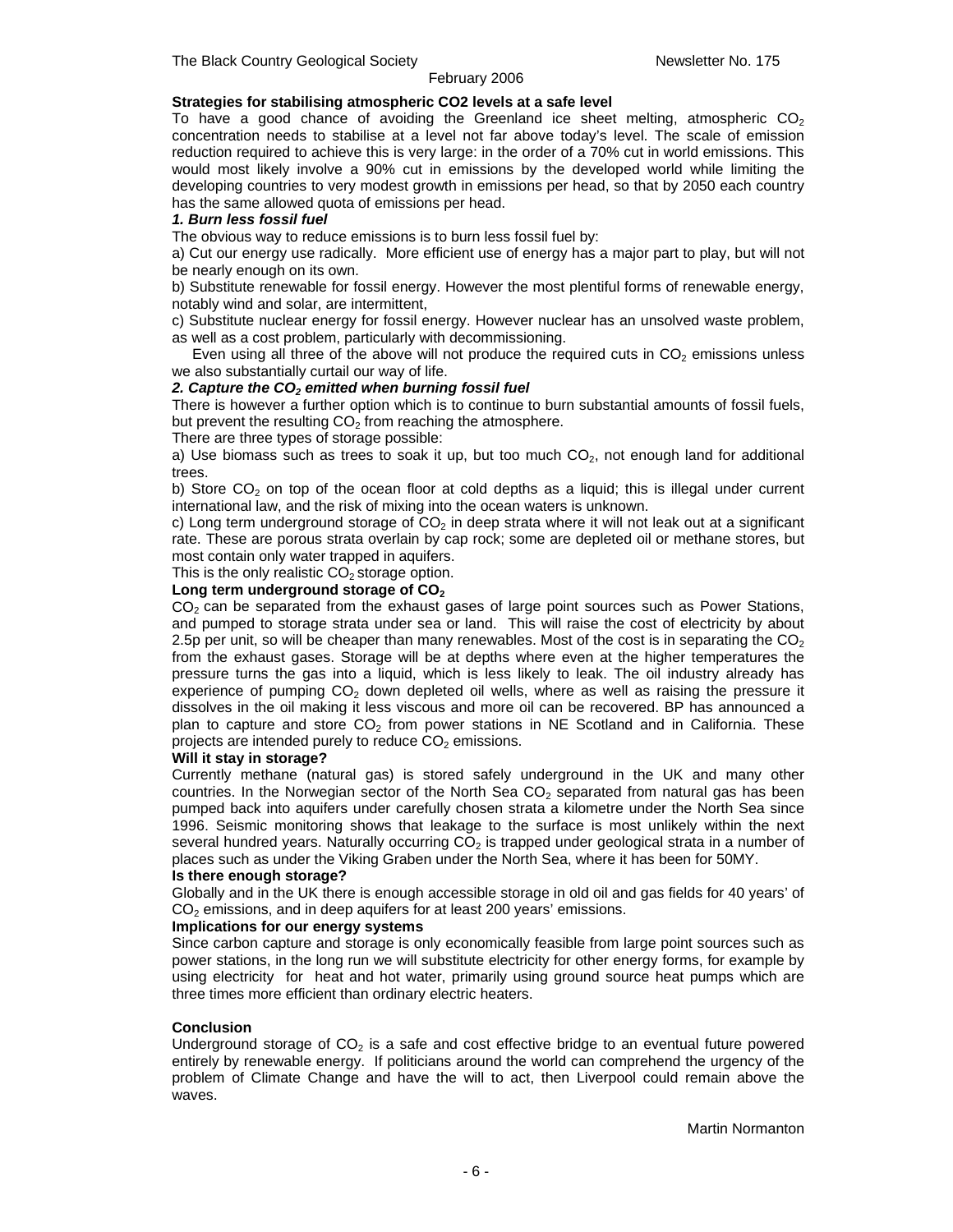

## *BLACK COUNTRY FOSSILS*

Here is an illustration of the coral *Halysites,*  it is a specimen to be found in Dudley Museum's collection, and was originally collected from the Much Wenlock Limestone in Dudley.

Halysites is a *tabulate coral;* that is a group of corals that had no vertical septa and are always *compound.* Corals consist of tubes with the animal living on the top, if the tube has no vertical internal walls – *septa* – it cannot hold itself upright, and so must rest against another tube for support, hence the term compound.

Halysites has tubes, or *corallites* which link together to form a chain, hence the common name of *the chain coral.* The term for this type of linkage is *cateniform;* or as one text book\* puts it, 'cateniform colonies have elongated corallites joined end to end in wandering palisades'. Tabulate corals are confined to Palaeozoic rocks, and Halysites is confined to a time from the Middle Ordovician to the Upper Silurian.

You may have noticed that the value of the illustration is lessened by the absence of a scale. I wish I could say that this was a deliberate mistake, but it is a pure error. The width of the above specimen is 3.5cm.

February 2006

\*Invertebrate Palaeontology and Evolution by E.N.K. Clarkson. Blackwell Science. ISBN 0-632- 05238-4

Bill Groves

### *GEOBABBLE*

#### *BOULDERDASH!*

No this isn't a spelling mistake but a request to members to let me, Alan Cutler, know the whereabouts of any glacial erratics in and around the Black Country. Erratics is the collective name coined in the  $19<sup>th</sup>$  century for the enigmatic boulders, some extremely large, which occur in many places in the British Isles lying on or just below the ground surface and which are completely unrelated to the surrounding country rock.

Erratics, as BCGS members will know, are a form of glacial refuse dropped by receding glaciers during the various phases of the Ice Age, the Pleistocene period, spanning the last 1 million years or so. Occurrences of these boulders are random and varying in quantity, mineral composition and origin. They appear 'erratically' hence the name.

As part of the Black Country Geodiversity Action Plan, leaflets are planned, in which the Ice Age will be featured, and they would not be complete without some reference to erratics. What I would like is to be able to highlight some of the larger erratics or smaller ones in unusual locations for the benefit of potential visitors. During late Victorian times many local authorities made a feature of some of the more spectacular boulders by erecting them in public parks usually with a descriptive label. In fact W. Jerome Harrison, who was science demonstrator for the Birmingham schools board, described many of these in his admirable book *Text-Book of Geology* published in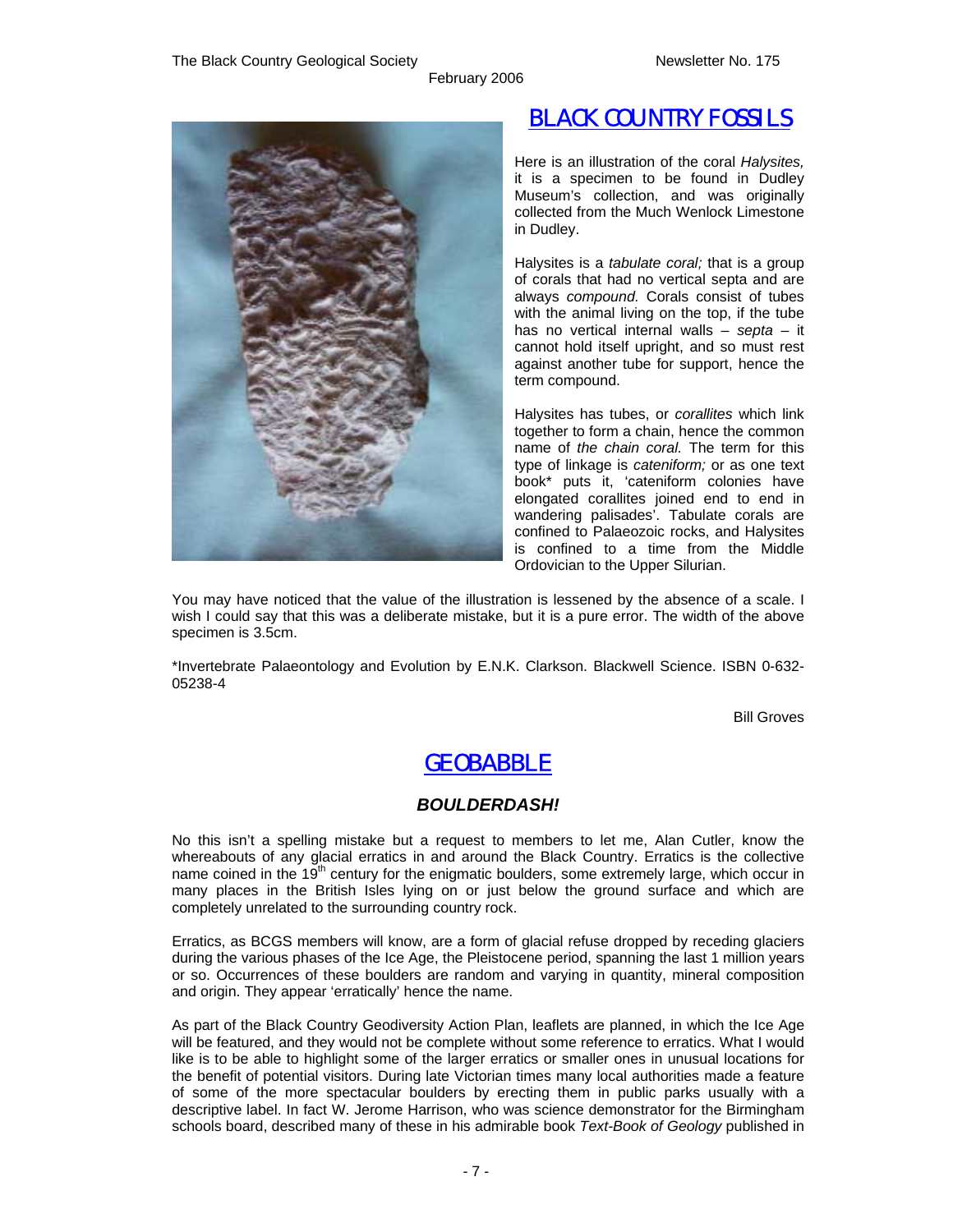1889. The erratics in Cannon Hill Park Birmingham, Walsall Arboretum and Bantock Park Wolverhampton were illustrated and pleasingly at least two of these are still in place.

The Compton area of Wolverhampton is a particularly rich hunting ground. Erratics feature in the grounds of Wightwick Manor and also in walls and as oddball kerbstones. A large boulder serves as a kerbstone just outside the entrance to the churchyard of St. Michael's in Church, Hill Road Tettenhall. An even bigger boulder, of gneiss, nestles amongst the gravestones a few yards further on. The Bowman's Harbour development at Wednesfield, with which Graham Worton was involved, unearthed a considerable variety, from glacial channels, and which are now arranged as a landscape feature, although unfortunately there is as yet no public access.

Erratics could in theory occur practically anywhere in the Black Country although the northern parts, Wolverhampton and Walsall, are the more likely to yield results. They can occur within the coalfield mainly in channels or watercourses (where these still exist) or as strewn boulders on the mainly Permo-Triassic country to the west or east of the boundary faults.

So members, please let me know via the Newsletter editor of any erratic boulders that you can find or are known to you, from parks, gardens, fields or wherever. It doesn't matter if you can't identify the rock type any information is worthwhile if only location name and street or grid ref. This will be a valuable exercise for its own sake but the more spectacular or interesting subjects could find their way into print as part of the efforts to widen public awareness and appreciation.

Go boulderdash!

Alan Cutler

### *CONTACT US*

As ever we would love to hear your news and views so please put pen to paper or fingers to keyboard and give us your thoughts. Notices that appear in this Newsletter will remain in future editions until the date of the related meeting or event has passed. In order to include material in the April Newsletter, please send or give it to one of the Editorial Team by *Monday 3rd April 2006* 

| EDITORIAL TEAM                                                                                      |                                                                                                                                                         |                                                                                                                                                                          |  |  |  |
|-----------------------------------------------------------------------------------------------------|---------------------------------------------------------------------------------------------------------------------------------------------------------|--------------------------------------------------------------------------------------------------------------------------------------------------------------------------|--|--|--|
| Hon. Secretary:<br>Sarah Worton<br>158 Oakham Road<br>Oldbury<br><b>B69 1QQ</b><br>Tel 01384 235946 | Graham Worton<br>Dudley Museum and Art Gallery<br>1 St James' Road<br>Dudley<br>DY1 1HU<br>Tel 01384 815574<br>Or email:<br>graham.worton@dudley.gov.uk | <b>Bill Groves</b><br>23 Churchward Grove<br>Wombourne<br>Wolverhampton<br>WV <sub>5</sub> 9HB<br>Or email:<br>bill.groves@dudley.gov.uk<br>billgroves300@btinternet.com |  |  |  |

### **BCGS Website now at www.bcgs.info**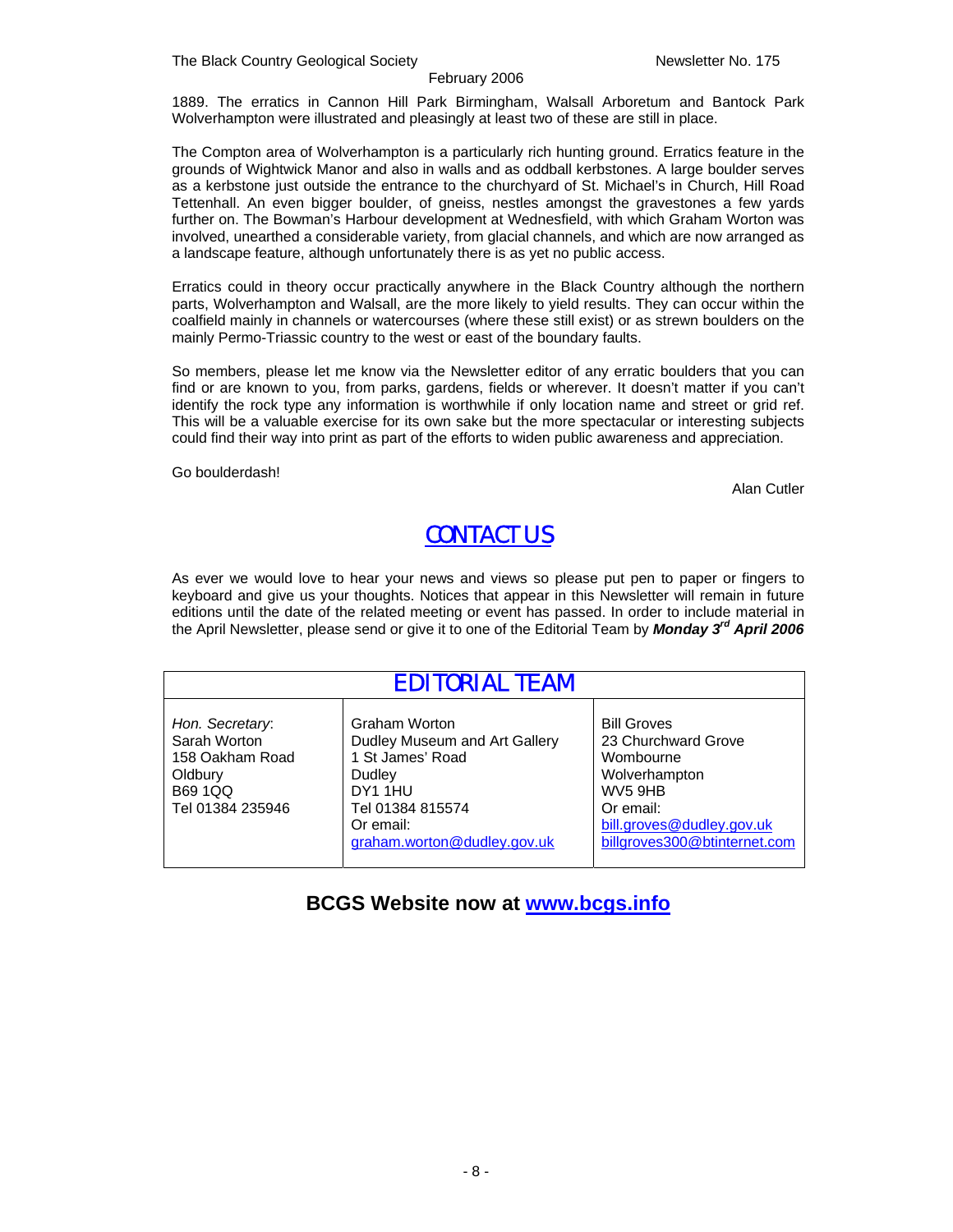### **ANNUAL GENERAL MEETING 2006**

Notice is hereby given of the **thirty-first Annual General Meeting** of the

### **BLACK COUNTRY GEOLOGICAL SOCIETY**

To be held at Dudley Museum at 7.30pm Monday 27<sup>th</sup> March 2006

#### **AGENDA**

- 1. Apologies for absence
- 2. Minutes of the AGM held on  $4<sup>th</sup>$  April 2005
- 3. Statement of accounts and Treasurer's report
- 4. Chairman's annual report
- 5. Election of officers and committee
	- a) chairman e) meetings secretary<br>b) vice chairman f) field meetings secre
	-
- f) field meetings secretary
- c) treasurer g) three committee members
- 
- d) secretary h) auditor
- 6. Any other business

### **Current Committee members:**

| Chairman: Alf Cole |                                                       | Vice-chairman: Alan Cutler |
|--------------------|-------------------------------------------------------|----------------------------|
|                    | Treasurer: Mike Williams Secretary: Sarah Worton      |                            |
|                    | Meetings: Gordon Hensman Field Meetings:              |                            |
|                    | Members: Barbara Russell, Bob Bucki, Andrew Harrison. |                            |
|                    | <b>Auditor:</b> Martin Normanton                      |                            |

All posts are honorary and available for re-election. Nominations may be made to the secretary or declared at the AGM.